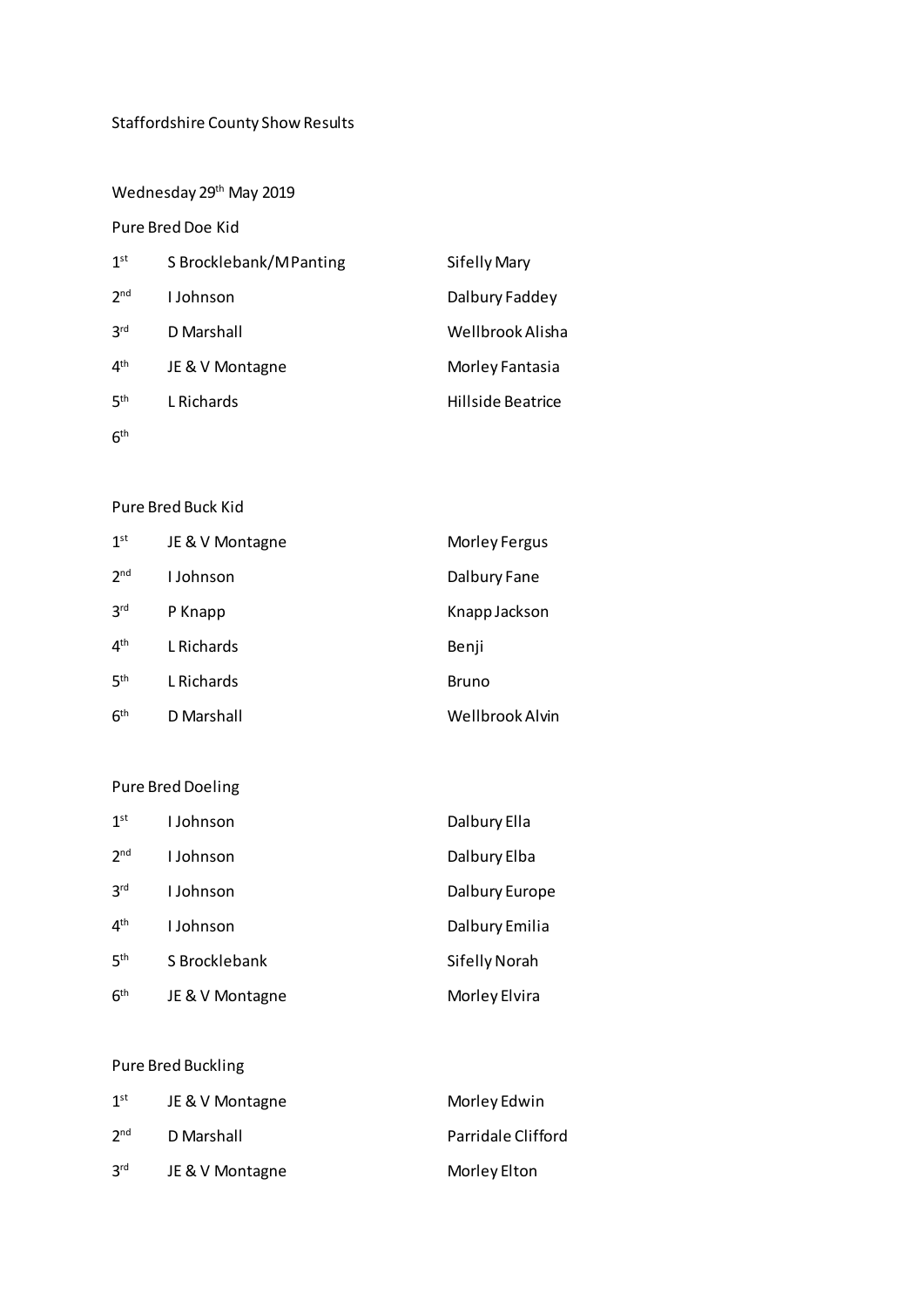| 4 <sup>th</sup> | P Knapp       | Knapp Star    |
|-----------------|---------------|---------------|
| 5 <sup>th</sup> | I Johnson     | Dalbury Edan  |
| 6 <sup>th</sup> | S Brocklebank | Sifelly Cloud |

Graded Doe over 1yr

| 1 <sup>st</sup> | JE & V Montagne | Morley Stardust |
|-----------------|-----------------|-----------------|
|-----------------|-----------------|-----------------|

## Pure Bred Doe

| 1 <sup>st</sup> | I Johnson       | Dalbury Basile    |
|-----------------|-----------------|-------------------|
| 2 <sub>nd</sub> | I Johnson       | Dalbury Cara      |
| 3 <sup>rd</sup> | D Marshall      | Woodside Mischief |
| 4 <sup>th</sup> | JE & V Montagne | Morley Ice Maiden |
| 5 <sup>th</sup> | P Knapp         | Lanefield Willow  |
| 6 <sup>th</sup> | P Knapp         | Lanefield Delilha |

## Best Carcass on the Hoof

| 1st<br>D Marshall | Wellbrook Zebedee |
|-------------------|-------------------|
|                   |                   |

# Best Pair any sex/age

| 1 <sup>st</sup>     | JE & V Montagne           |                  |                    |
|---------------------|---------------------------|------------------|--------------------|
| 2 <sub>nd</sub>     | S Brocklebank & M Panting |                  |                    |
| 3 <sup>rd</sup>     | L Richards                |                  |                    |
| <b>Champion Doe</b> |                           | <b>L</b> Johnson | Dalbury Basile     |
| Reserve Doe         |                           | <b>L</b> Johnson | Dalbury Ella       |
|                     |                           |                  |                    |
|                     | <b>Champion Buck</b>      | JE & V Montagne  | Morley Edwin       |
| Reserve Buck        |                           | D Marshall       | Parridale Clifford |
|                     |                           |                  |                    |

#### Thursday 30th May 2019

Junior Handler

1 st E Richards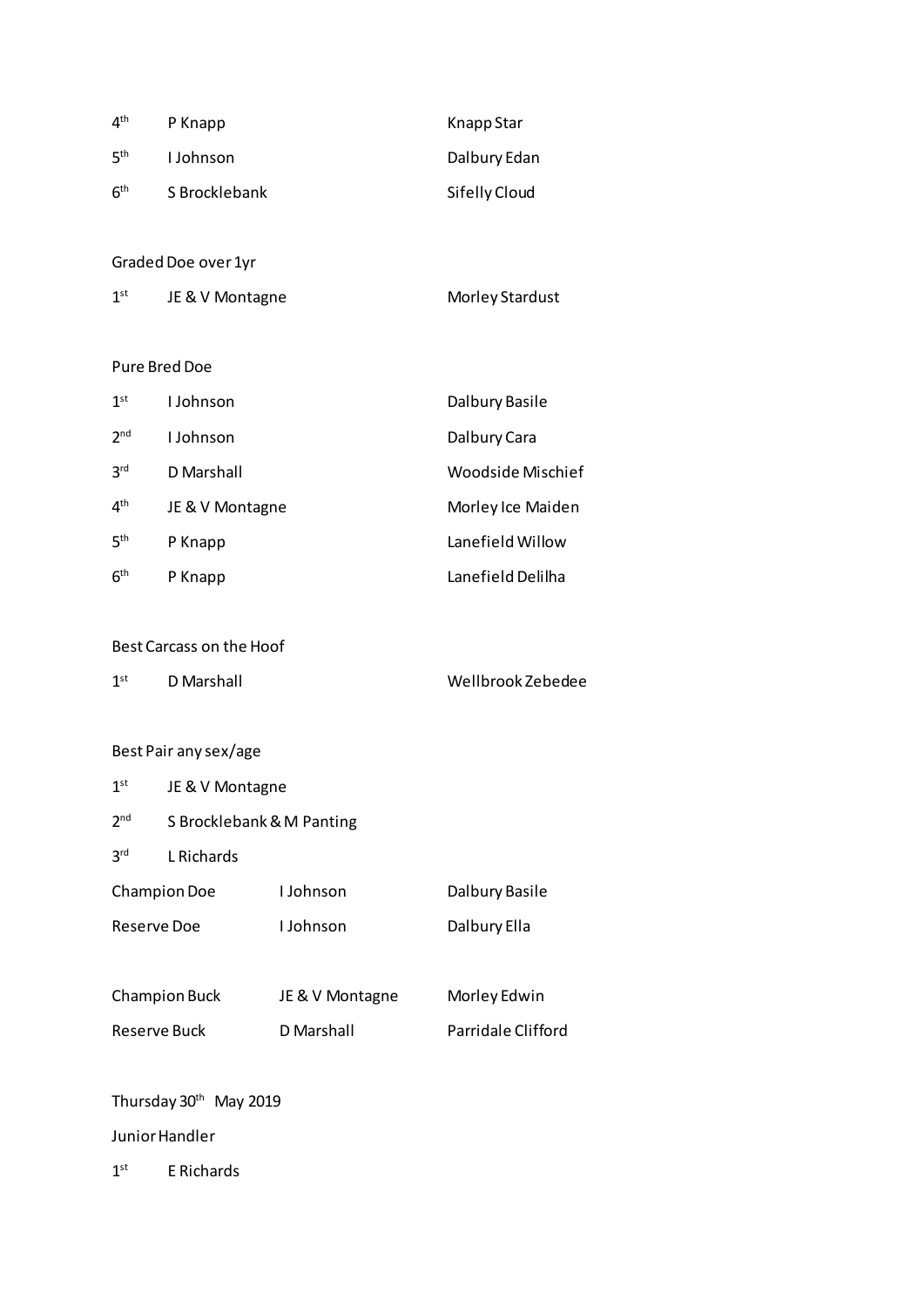- $2<sup>nd</sup>$ F Knapp
- $3<sup>rd</sup>$ F Richards
- Senior Handler
- $1<sup>st</sup>$ M Yardley
- $2<sup>nd</sup>$ J Yardley
- Best Matched Pair
- $1^\text{st}$ JE & V Montagne
- $2<sup>nd</sup>$ P Knapp
- 3<sup>rd</sup> S Brocklebank & M Panting

## Best 3 Kids by One Buck

- $1<sup>st</sup>$ P Knapp
- $2<sup>nd</sup>$ S Brocklebank & M Panting
- $3<sup>rd</sup>$ D Marshall
- $4<sup>th</sup>$ L Richards

#### Doe with Kids at Foot

- $1<sup>st</sup>$ P Knapp
- $2<sup>nd</sup>$ D Marshall

#### Best Red Goat

- $1^\text{st}$ P Knapp
- $2<sup>nd</sup>$ P Knapp

## Best Commercially Marked Goat

- $1<sup>st</sup>$ D Marshall
- $2<sup>nd</sup>$ L Richards
- $3<sup>rd</sup>$ D Marshall

#### Best Graded Goat

 $1<sup>st</sup>$ JE & V Montagne